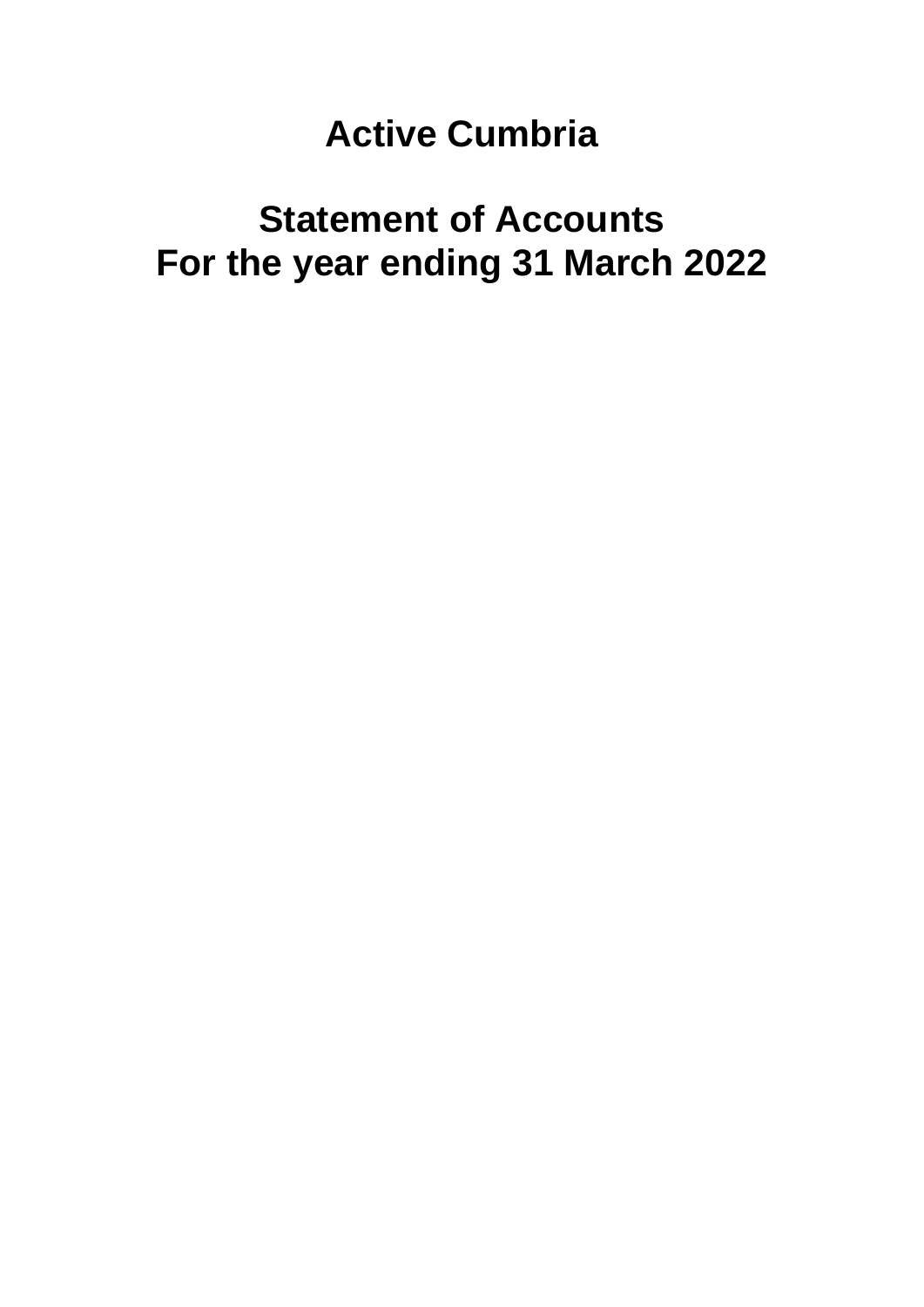# **Contents**

Explanatory Foreword Summary Income and Expenditure Accounts Reserves Statement Notes to the Statement of Accounts Statement of Responsibilities for the Statement of Accounts Auditors Report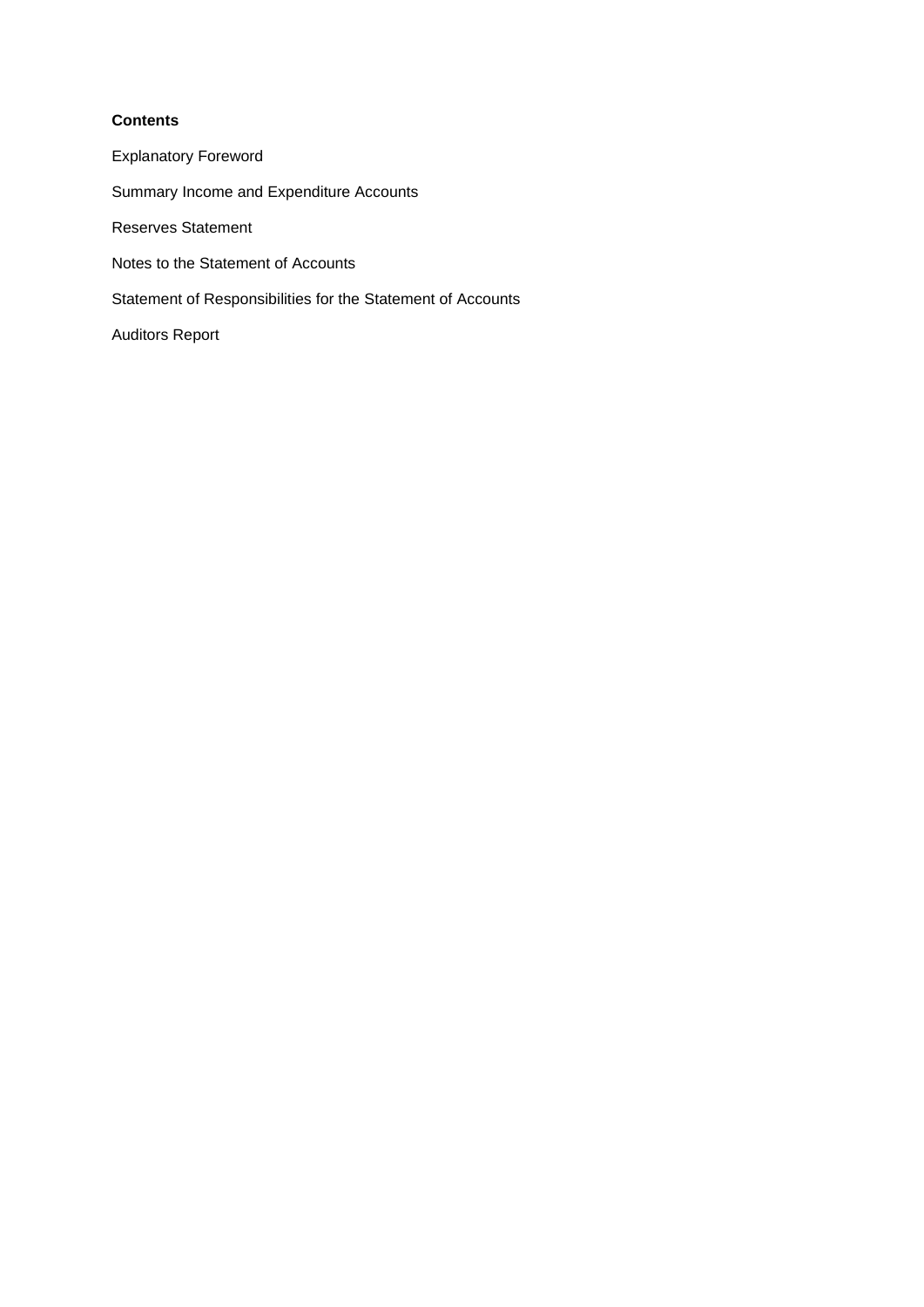# **Explanatory Foreword**

The Statement of Accounts provides a summary of the overall financial position of Active Cumbria, which is hosted within Cumbria County Council.

Additional information can be obtained from Active Cumbria's website: [www.activecumbria.org](http://www.activecumbria.org/)

As Active Cumbria is not a legal entity in its own right, but hosted within a local authority, the Statement of Accounts has been prepared in line with the requirements of the Code of Practice on Local Authority Accounting in the United Kingdom.

The Statement of Accounts also meets the requirements for tier 3 organisations as stated within the Governance Code for Sport.

A copy of the Statement of Accounts and the Auditors Report will be submitted to Sport England on an annual basis and will be readily available for public inspection via Active Cumbria's website.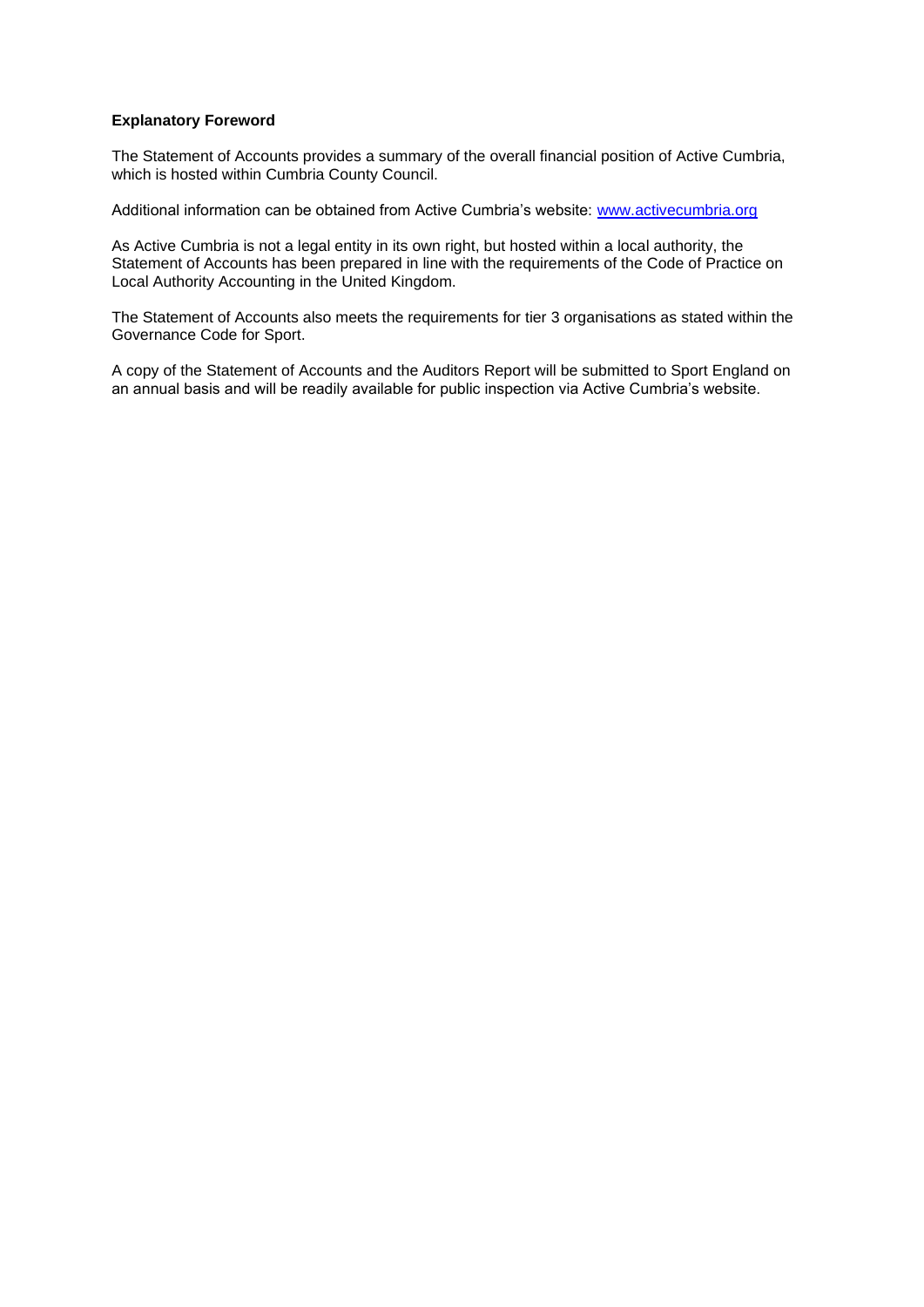# **Summary Income and Expenditure Accounts**

This statement shows the expenditure and income for Active Cumbria for the year ended 31 March 2022.

| <b>Income</b>                      |                                |                           |                                      |                                    |              |  |
|------------------------------------|--------------------------------|---------------------------|--------------------------------------|------------------------------------|--------------|--|
|                                    | <b>Sport</b><br><b>England</b> | Local<br><b>Authority</b> | <b>Other Public</b><br><b>Sector</b> | <b>Non-Public</b><br><b>Sector</b> | <b>Total</b> |  |
| <b>Revenue Grants</b>              | (593,139)                      | (275, 858)                | (10,000)                             | $\Omega$                           | (878,997)    |  |
| Sponsorship                        | 0                              | (1,050)                   | 0                                    | (1,100)                            | (2, 150)     |  |
| <b>Other Income</b>                | 0                              | (42, 514)                 | (698)                                | (3, 171)                           | (46, 383)    |  |
| <b>Total Income</b>                | (593, 139)                     | (319,422)                 | (10,698)                             | (4,271)                            | (927, 530)   |  |
|                                    |                                |                           |                                      |                                    |              |  |
|                                    |                                |                           |                                      |                                    |              |  |
| <b>Staffing</b>                    | 348,932                        | 5,800                     | 0                                    | 32,452                             | 387,184      |  |
| <b>Office Costs</b>                | 5,137                          | 0                         | 0                                    | 0                                  | 5,137        |  |
| Marketing &                        | 5,144                          | 0                         | 0                                    | $\Omega$                           | 5,144        |  |
| <b>Communications</b>              |                                |                           |                                      |                                    |              |  |
| Travel &                           | 3,286                          | $\Omega$                  | 0                                    | 680                                | 3,966        |  |
| <b>Subsistence</b>                 |                                |                           |                                      |                                    |              |  |
| <b>Project Delivery</b>            | 231,781                        | 0                         | 22,156                               | 33,465                             | 287,402      |  |
| Total                              | 594,280                        | 5,800                     | 22,156                               | 66,597                             | 688,833      |  |
| <b>Expenditure</b>                 |                                |                           |                                      |                                    |              |  |
|                                    |                                |                           |                                      |                                    |              |  |
| Net Income /<br><b>Expenditure</b> | 1,1,41                         | (313, 622)                | 11,458                               | 62,326                             | (238, 697)   |  |

### **Reserves Statement**

This statement shows the movement in Reserves for Active Cumbria for the year ended 31 March 2022.

|                                                        | Amount    |
|--------------------------------------------------------|-----------|
| <b>Committed Reserves brought forward from 2020-21</b> | 410,299   |
| Retained Reserves brought forward from 2020-21         | 300,000   |
| Un-committed Reserves brought forward from 2020-21     | 52,171    |
| Total Reserves brought forward from 2020-21            | 762,470   |
|                                                        |           |
| <b>Committed Reserves carried forward to 2022-23</b>   | 452,371   |
| <b>Retained Reserves carried forward to 2022-23</b>    | 300,000   |
| Un-committed Reserves carried forward to 2022-23       | 248,796   |
| Total Reserves carried forward to 2022-23              | 1,001,167 |
|                                                        |           |
| Increase in Reserves in Year                           | 238.697   |

#### **Note**

The increase in Reserves in Year can be largely attributed to the receipt of £200,000 in year from Cumbria County Council's Public Health Restart & Recovery Programme, which will be spent over the four-year period from 01.04.22.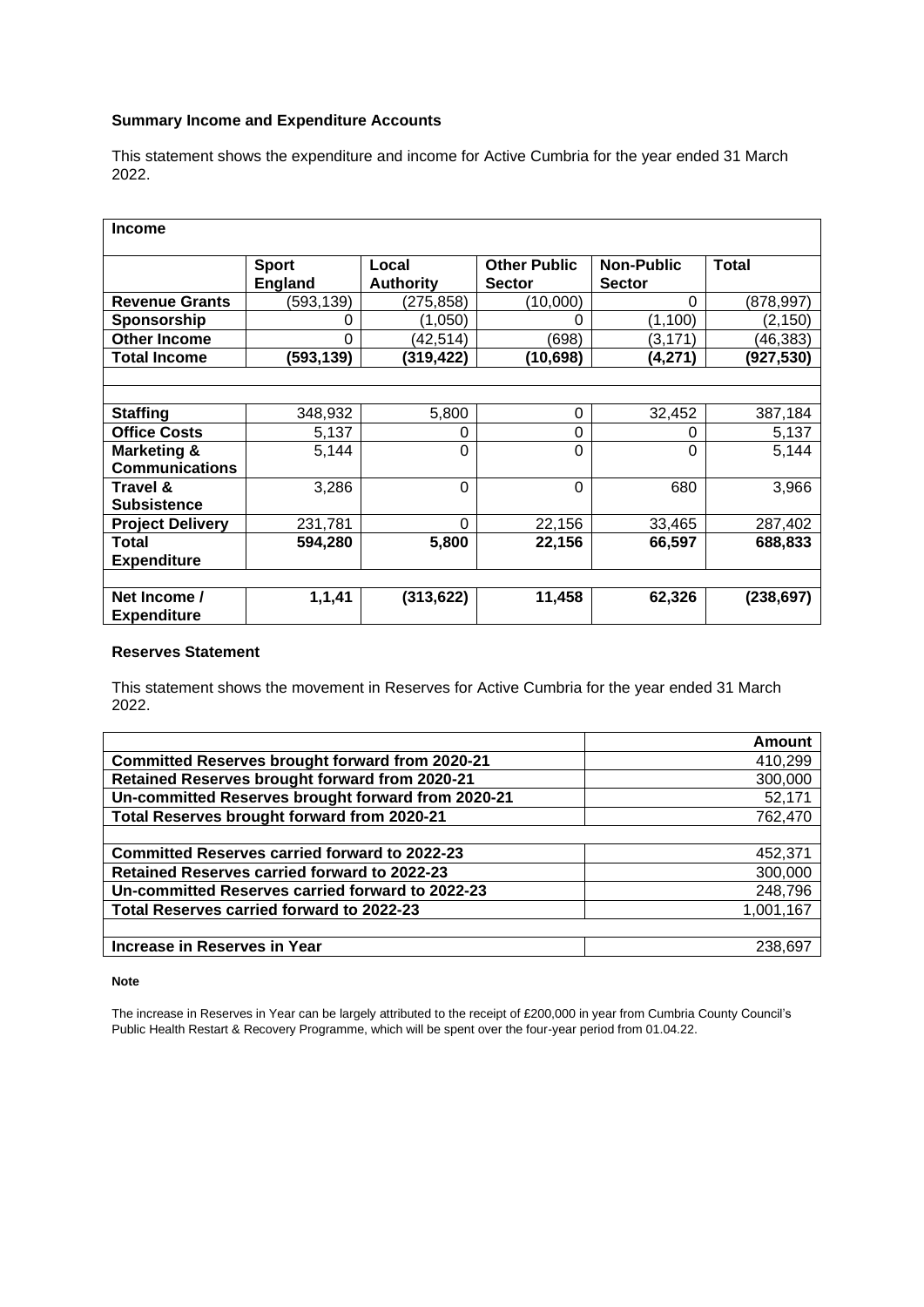#### **Notes to the Statement of Accounts and Reserves Statement**

#### **1. Accounting Policies**

(a) General Principles

The Statement of Accounts summarises Active Cumbria's transactions for the 2021- 22 financial year and its position at the year end of 31 March 2022. Active Cumbria is required to prepare an annual Statement of Accounts to meet the requirements of the Governance Code for Sport and, due to it being hosted within Cumbria County Council, in line with the requirements of the Code of Practice on Local Authority Accounting in the United Kingdom.

(b) Accruals of Income and Expenditure

Activity is accounted for in the year that it takes place, not simply when cash payments are made or received.

(c) VAT

VAT payable and receivable is excluded from the Statement of Accounts.

#### **2. Debtors & Creditors**

Processes for the management of both debtors and creditors are handled in line with Cumbria County Council's Policies and Procedures.

# **3. Further Information**

Interested persons have a statutory right to inspect the accounts. Anyone wishing further information or explanation of the accounts should contact: -

Richard Johnston Senior Manager (Operations) Active Cumbria Cumbria House 107 – 117 Botchergate **Carlisle** CA1 1RD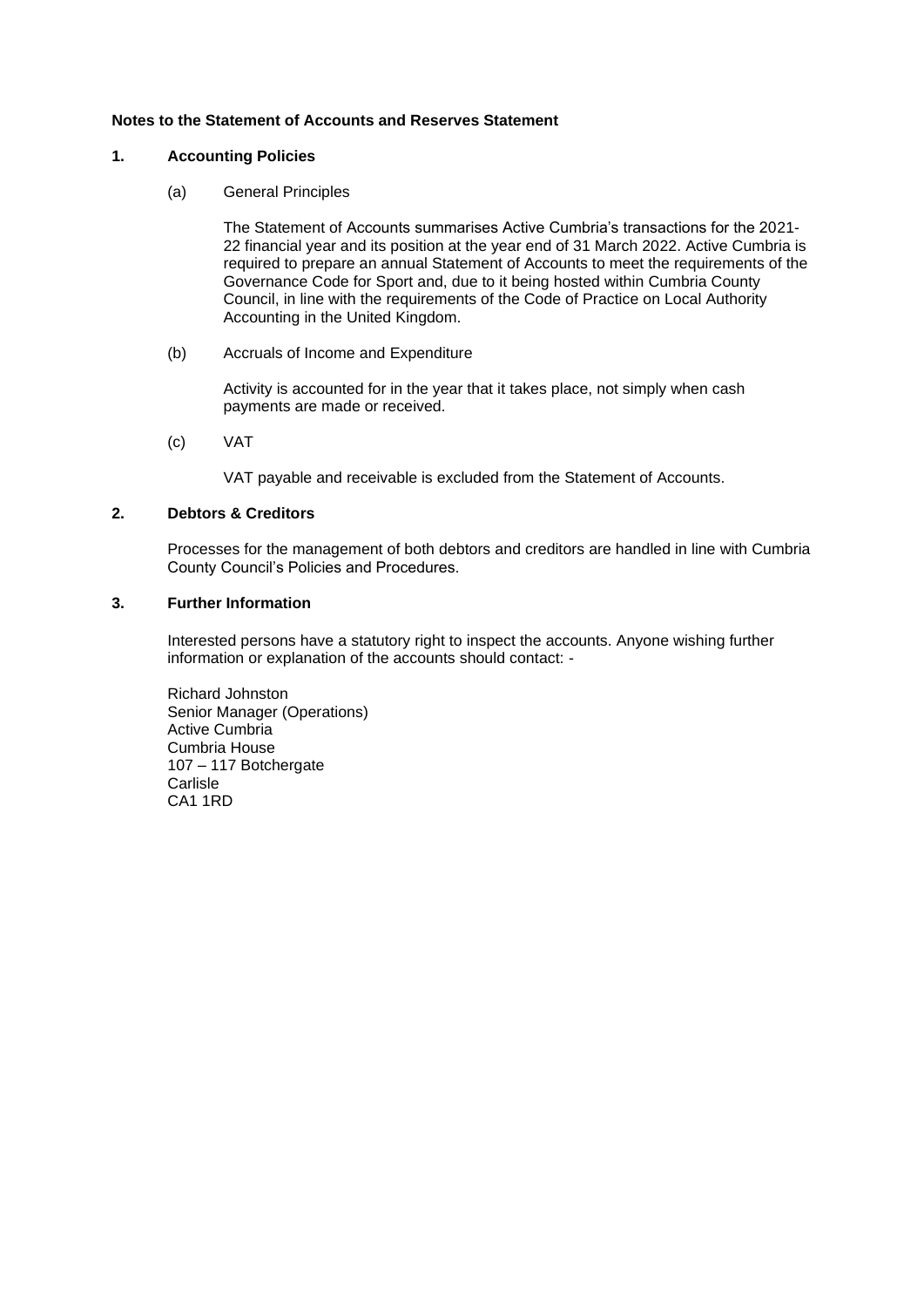# **Statement of Responsibilities for the Statement of Accounts**

# **1. Active Cumbria is required to: -**

Make arrangements for the proper administration of its financial affairs and to secure that one of its officers has the responsibility for the administration of those affairs. For Active Cumbria that officer is Cumbria County Council's Director of Finance who shall be responsible for: -

- Managing its affairs to secure economic, efficient and effective use of resources and safeguard its assets;
- Approve the Statement of Accounts.

# **2. Cumbria County Council is required to: -**

Prepare Active Cumbria's Statement of Accounts in accordance with the requirements of the Code of Practice on Local Authority Accounting in the United Kingdom. In preparing the Statement of Accounts the Chief Finance officer has: -

- Selected suitable accounting policies and then applied them consistently;
- Make judgements and estimates where reasonable and prudent;
- Taken reasonable steps for the prevention and detection of fraud and other irregularities.

I hereby certify that the Statement of Accounts gives a true and fair view of the financial position of Active Cumbria at the accounting date and its income and expenditure for the year ended 31 March 2022.

Signed:

Fiona Parker, Group Accountant, Cumbria County Council

Date:

# **3. Active Cumbria Advisory Board - Audit Committee is required to: -**

Assist the Advisory Board in fulfilling its oversight responsibilities for the financial reporting process, the system of financial controls, the audit process, and the process for monitoring financial compliance with the governing body's Code of Conduct, making recommendations through the production of appropriate reports to the Advisory Board for approval as and when required. Specifically, the Audit Committee will: -

- Review the annual financial reports, and consider whether they are complete, and consistent with information known to Audit Committee members;
- Review the auditors' proposed audit scope of work;
- Review with management and the auditors the results of the annual audit, including any difficulties encountered;
- Review the auditor's independence and objectivity.

Signed: Alunad

Lynn Almond – Chair Active Cumbria Audit Committee

Date: